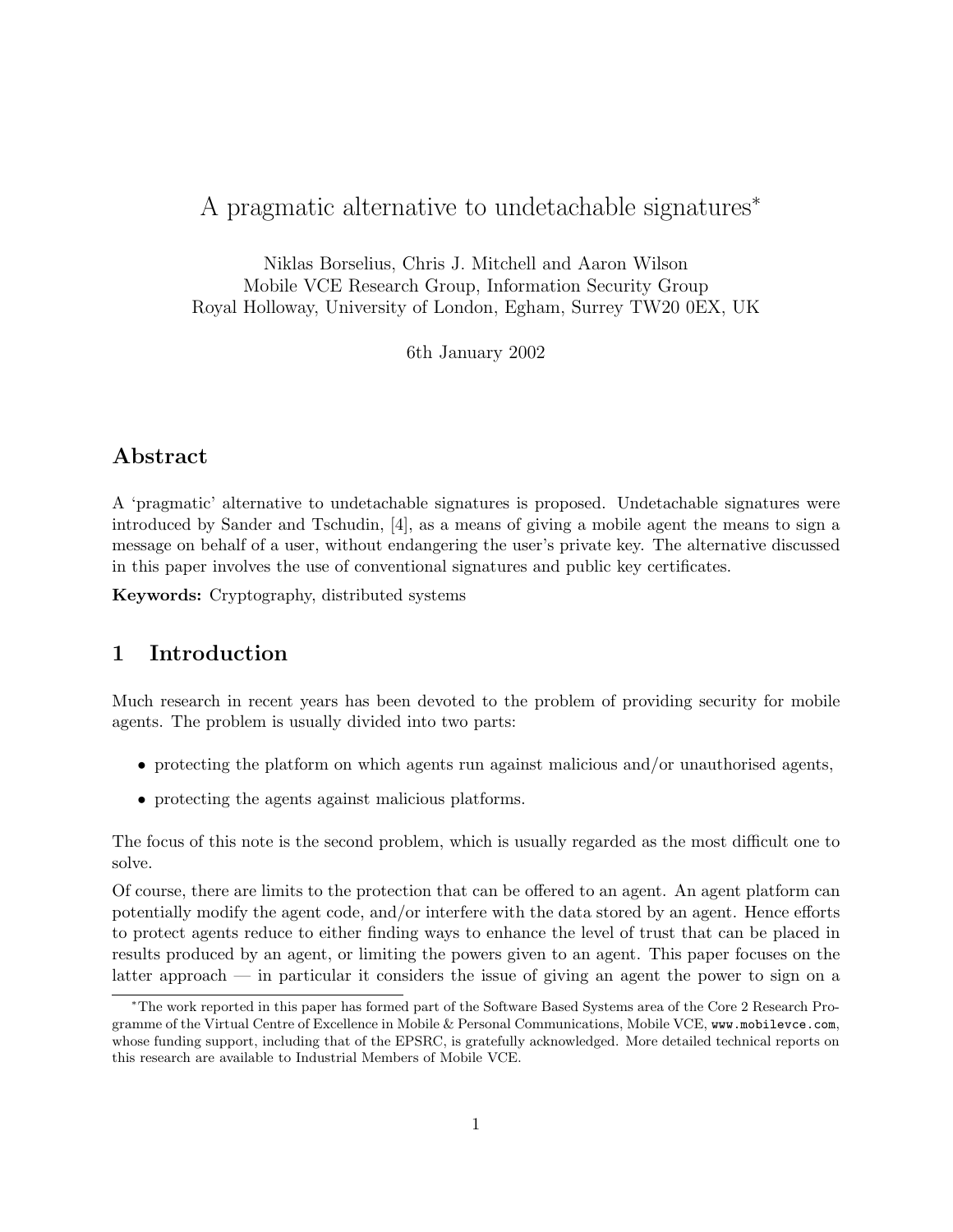user's behalf, without running the risk of exposing the user's private signature key to the platform on which the agent is executed.

The notion of an undetachable signature was introduced by Sander and Tschudin in [4]. This provides a means of providing an agent with a signature key 'derived from' the user's own signature key. Signatures produced using the derived key can be verified by anyone with access to a reliable copy of the user's public verification key (e.g. as obtained from a public key certificate for the user's key). Moreover, the user can embed within the derived key a statement as to the circumstances in which the derived key may be used, e.g. to state what types of goods might be purchased and/or to state a price limit.

Whilst the scheme proposed in [4] has proven insecure, an alternative RSA-based scheme proposed by Kotzanikolaou, Burmester and Chrissikopoulos, [3], appears to be sound. However, it is a new scheme, and should perhaps be used with care. In the remainder of this paper we describe an alternative approach which uses only well-established cryptographic techniques.

### 2 Solving the problem the conventional way

We now consider an alternative solution to the problem which undetachable signatures have been introduced to solve. This solution is wholly based on conventional cryptographic primitives, and hence may be more likely to succeed in practice. It is also quite general in its specification, allowing the use of any digital signature scheme.

#### 2.1 Preliminaries

Suppose user U wishes to create a mobile agent A that may run on one or more agent platforms not completely trusted by  $U$ . Suppose also that user  $U$  wishes to give  $A$  the power to sign statements on behalf of U, as long as the statement conforms to rules specified in a string R (where R is in a form agreed by all parties to the transaction). It is possible that  $R$  may be completely explicit about the rules governing the signing process by the agent, or  $R$  may simply contain one or more pointers to generally agreed policy statements, perhaps with additional parameters.

Note that it is implicit to the solution described immediately below, and also to the solutions using undetachable signatures, that the agent is transferred by  $U$  to the platform on which it is to execute by some secure means. This secure transfer should enable the receiving agent platform to check its integrity and origin, and also should protect the confidentiality of all the sensitive parts of the agent (most crucially including any embedded secret or private keys).

#### 2.2 Preparing the agent

Before sending the agent A, user  $U$  performs the following steps. Note that we assume that  $U$  has a signature key pair of its own,  $(S_U, P_U)$  say, and a certificate Cert<sub>U</sub> for its own public key,  $P_U$ , signed by a Certification Authority (CA).

1. U generates a signature key pair  $(S_A, P_A)$  specifically for use by the agent.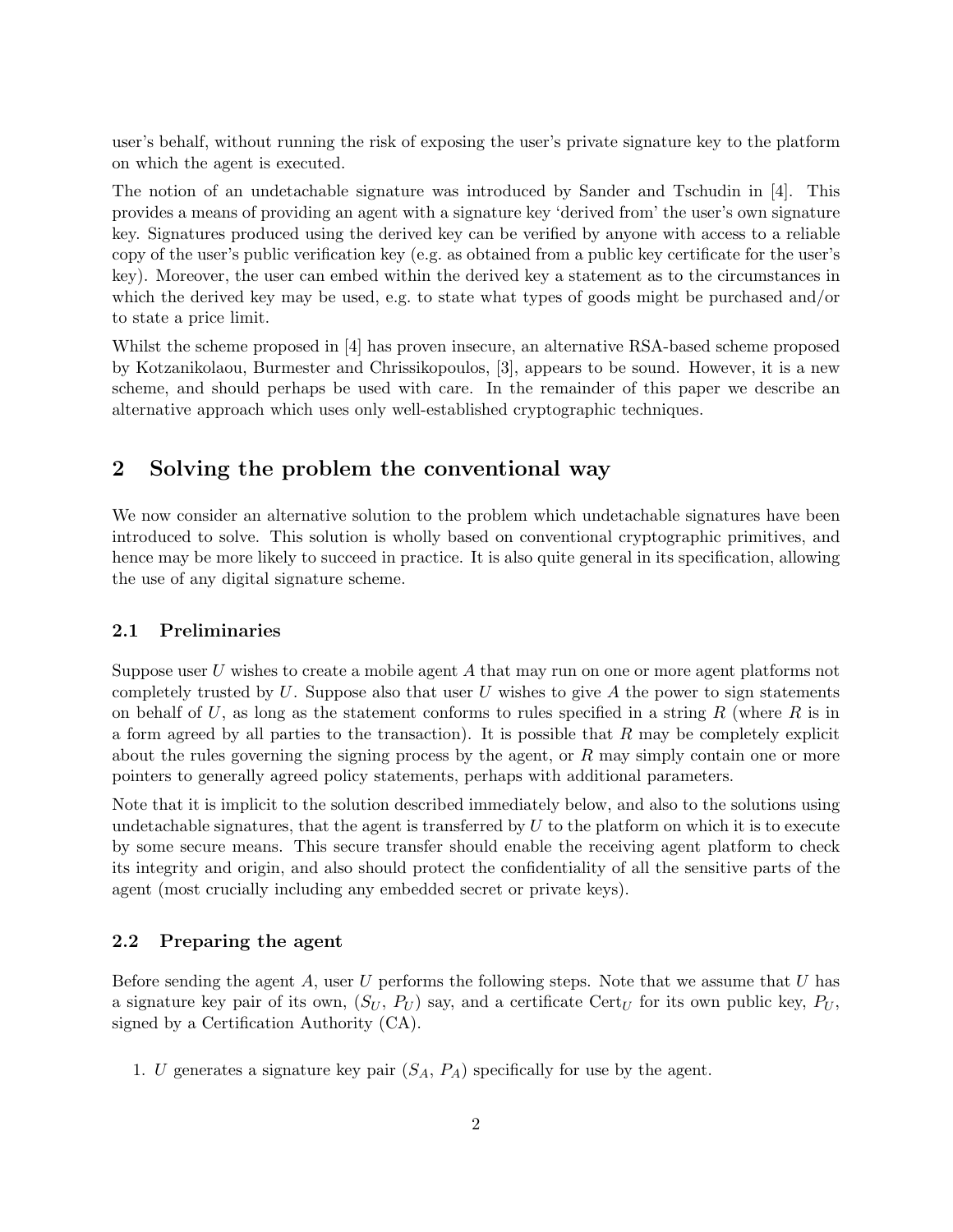- 2. U creates a public key certificate Cert<sub>A</sub> for the agent's public key  $(P_A)$ , signed using U's own signature key  $(S_U)$ . This certificate also contains a copy of the string R, which states in what circumstances  $A$ 's key may be used, and which makes it clear that  $P_A$  is an agent key. It is also expected that this certificate would have a very short lifetime, i.e. it would have an expiry date very close to the time of issue.
- 3. U now equips the agent A with the private signature key  $S_A$ , and copies of the two certificates  $Cert_A$  and  $Cert_U$ .
- 4. A is now securely transferred to one or more agent platforms.

#### 2.3 Executing the agent

When A executes, it may be necessary for A to sign a message of some kind (e.g. a commitment to a transaction) on behalf of user  $U$ . Such a transaction should be signed using the agent's private key  $S_A$ , and the signature should then be transferred with the two certificates Cert<sub>A</sub> and Cert<sub>U</sub> to the entity requiring the commitment, e.g. a merchant. The recipient of the commitment,  $M$  say, then performs the following steps.

- 1. The user's certificate  $Cert_U$  is verified by M using a trusted copy of the CA's public key. Note that if  $M$  does not have this  $CA$ 's public key, then it will need to be derived by some means, e.g. using a certificate chain.
- 2. The agent checks that it is prepared to accept a commitment from  $U$ , and also checks that the name in the certificate is consistent with the user name received from the agent.
- 3. The agent's certificate  $\text{Cert}_A$  is verified by M using the copy of U's public key obtained in the first step.
- 4. The agent checks that the string R contained in  $\text{Cert}_{A}$  is consistent with the transaction that is taking place.
- 5. The agent finally checks the agent's signature using the copy of A's public key obtained from  $Cert_A.$

It should be clear that, by the simple step of including  $R$  in the certificate for  $A$ 's key pair, the power given to A by U can be limited to that specified by U. This has been achieved without any need for a new cryptosystem.

#### 2.4 Remarks on implementation

Before attempting to compare this new scheme with the use of undetachable signatures we make some remarks about the implementation of the scheme.

• Given that the agent key pair has only a short lifetime, it may be possible to use a relatively short key. That is, if the signature scheme is RSA based, a short modulus could be used, say of 512 bits, in the knowledge that factoring the modulus and hence breaking the key would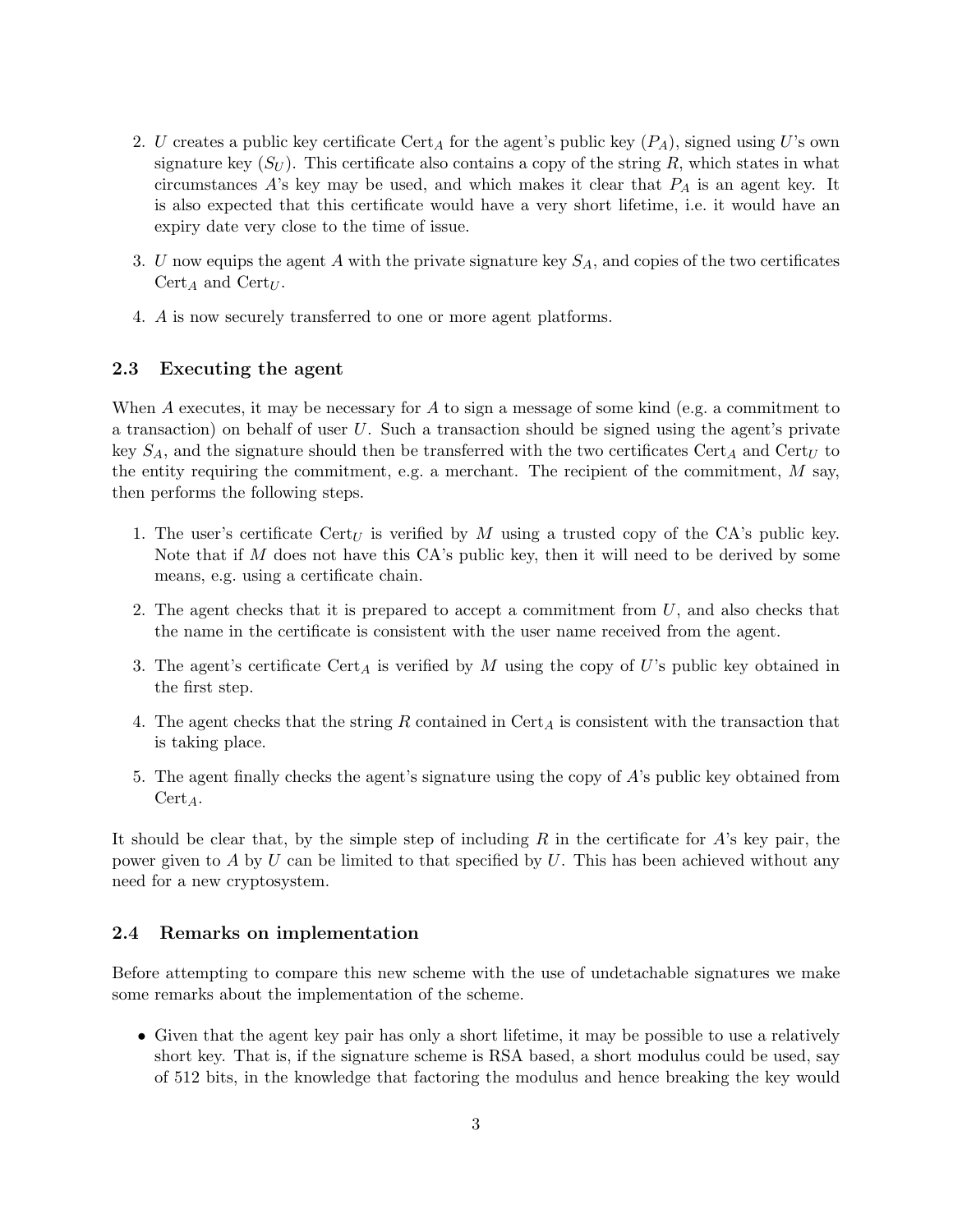be infeasible during the key's lifetime. This would make key generation faster and would reduce the amount of key information to be transferred. It would also mean that creating and verifying agent signatures could be made significantly more efficient.

• If a 'weak' key pair was used for the agent key, or, more generally, if the certificate for the agent key pair has a very short period of validity, problems might arise if the agent's signature is required to have long term validity, e.g. to provide a non-repudiation service in the event of a dispute. The 'standard' way of resolving this problem is to use a timestamping service to sign a concatenation of the signature and a timestamp, providing evidence that the signature was generated during the key's period of validity. An alternative to using a trusted timestamping service would be to simply require the agent platform to add a timestamp and its signature to any signed commitments output by the agent. Not only would this provide evidence about when the agent signed the message, but it would also enable the recipient of the signed message to verify on which platform the agent was running. This would appear to be a valuable service in its own right, which would apply equally to the case where an undetachable signature scheme is employed.

### 2.5 A brief comparison

We now attempt to briefly compare the efficiency of the above scheme with the efficiency achievable using an undetachable signature scheme. For the purposes of the comparison we suppose that signatures for the scheme in this paper are computed using RSA and a hash-function, and we compare this with the RSA-based undetachable signature scheme of Kotzanikolaou et al., [3]. To compare the efficiencies of the two schemes we compare separately the work to be performed by the user  $U$ , the agent  $A$ , and the recipient of the commitment,  $M$ .

- User U. For the scheme above, the user will be required to generate a key pair and certify the public key, i.e. compute one signature and generate one key pair. For the undetachable signature scheme of [3], the user is required to perform two exponentiations, equivalent in complexity to performing two signatures. Note that, whilst key generation will typically take much longer than computing a signature, key pairs could not only be made quite small (as discussed above), but could be generated in advance. Hence, the new scheme, whilst requiring more computation overall, actually requires less computation at the time of agent creation.
- Agent A. For the new scheme, the agent is required to compute one signature. For the undetachable signature scheme, the agent is required to perform two exponentiations, equivalent to two signatures. Moreover, for the undetachable signature scheme these will be 'full size' signatures, whereas for the new scheme the key lengths may be reduced (as above).
- Recipient of commitment M. For the new scheme the recipient of the signed message will be required to verify two certificates and a signature, i.e. a total of three signature verifications. For the undetachable signatures scheme it is also necessary to verify the user's certificate, as well as performing two exponentiations. Hence the two schemes have roughly comparable efficiencies.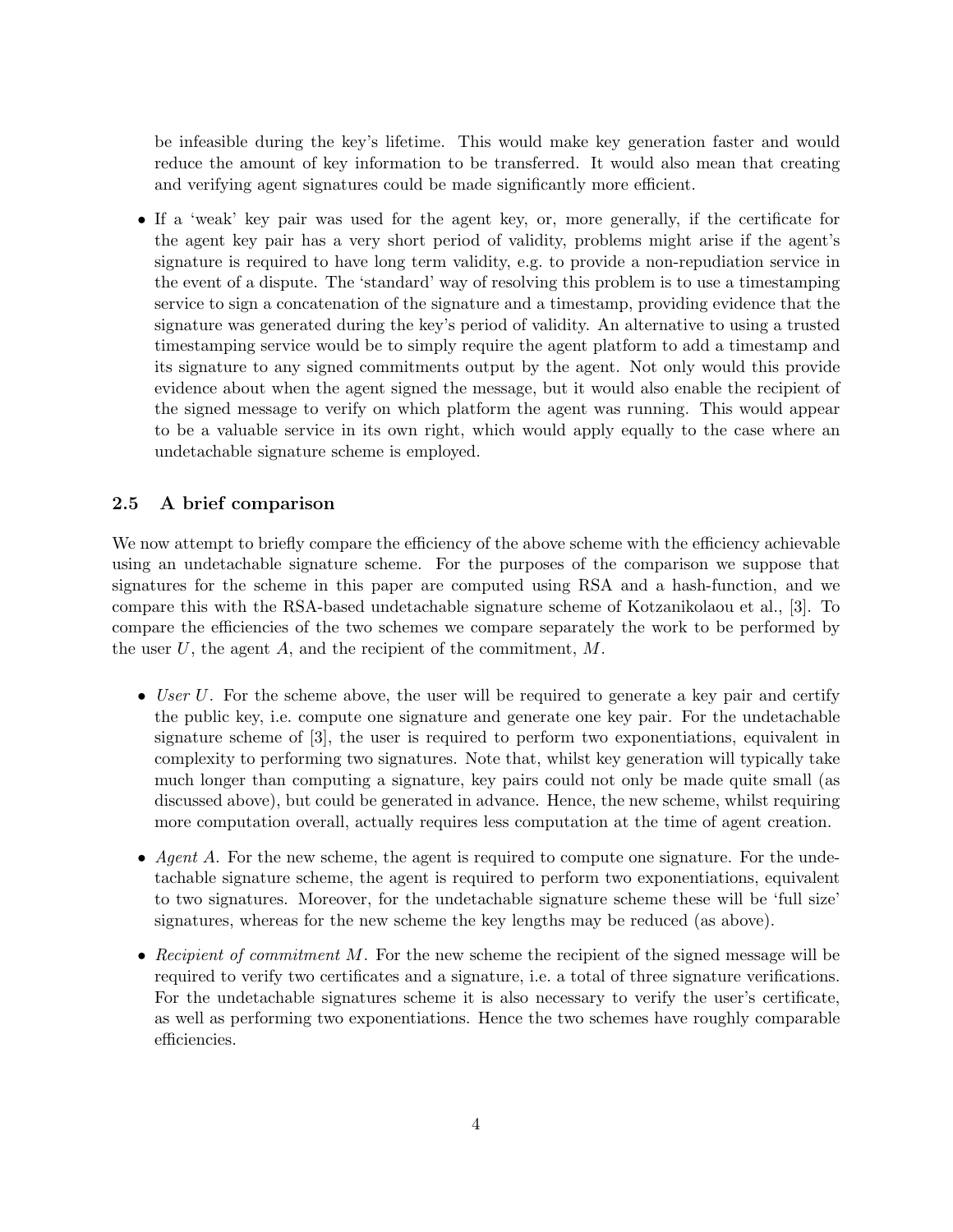It would appear that the scheme of this paper has potential efficiency advantages over the undetachable signature scheme, quite apart from the advantages inherent in using established cryptographic primitives.

#### 2.6 Relationship to secure delegation schemes

Note that the problem which the proposed solution is designed to address appears to be closely related to the problem of secure delegation in distributed systems. Delegation refers to the situation where one entity wishes a separate entity to perform a task on its behalf. Security problems arise when the delegated entity does not have the access rights to perform the task, and hence must be temporarily given these rights in order to perform the requested actions. The issue then becomes one of giving these rights in such a way that they cannot be abused. See, for example, [1] for a general introduction to delegation issues.

An analogous approach to the one described here has been proposed by several authors as a solution to secure delegation — see, for example, [5]. However, instead of the use of a public key certificate, special 'delegation tokens' have been proposed. Note also that, as described in [2], issues can arise with any such solution since the originating user will have a copy of the private key generated for agent use. The user may use this key to masquerade as the agent, and then deny the transaction, blaming the platform on which the agent has run. The proposed use of countersignatures by the agent platform, as described in Section 2.4 above, significantly reduces the seriousness of this threat.

### 3 Concluding remarks

A pragmatic solution to a mobile agent security problem has been proposed. This solution has potential practical advantages by comparison with the use of undetachable signatures, and appears to offer a very similar set of security guarantees. When combined with the use of signatures by the agent platform, this solution has the potential to solve certain problems relating to transaction repudiation.

## References

- [1] B. Crispo. Delegation of responsibility (position paper). In B. Christianson, B. Crispo, W.S. Harbison, and M. Roe, editors, Security protocols: 6th International Workshop, Cambridge, UK, number 1550 in Lecture Notes in Computer Science, pages 118–124. Springer-Verlag, Berlin, 1998.
- [2] B. Crispo and B. Christianson. A note about the semantics of delegation. Preprint, 1999.
- [3] P. Kotzanikolaou, M. Burmester, and V. Chrissikopoulos. Secure transactions with mobile agents in hostile environments. In E. Dawson, A. Clark, and C. Boyd, editors, Information Security and Privacy: Proceedings of the 5th Australasian Conference — ACISP 2000, number 1841 in Lecture Notes in Computer Science, pages 289–297. Springer-Verlag, Berlin, 2000.